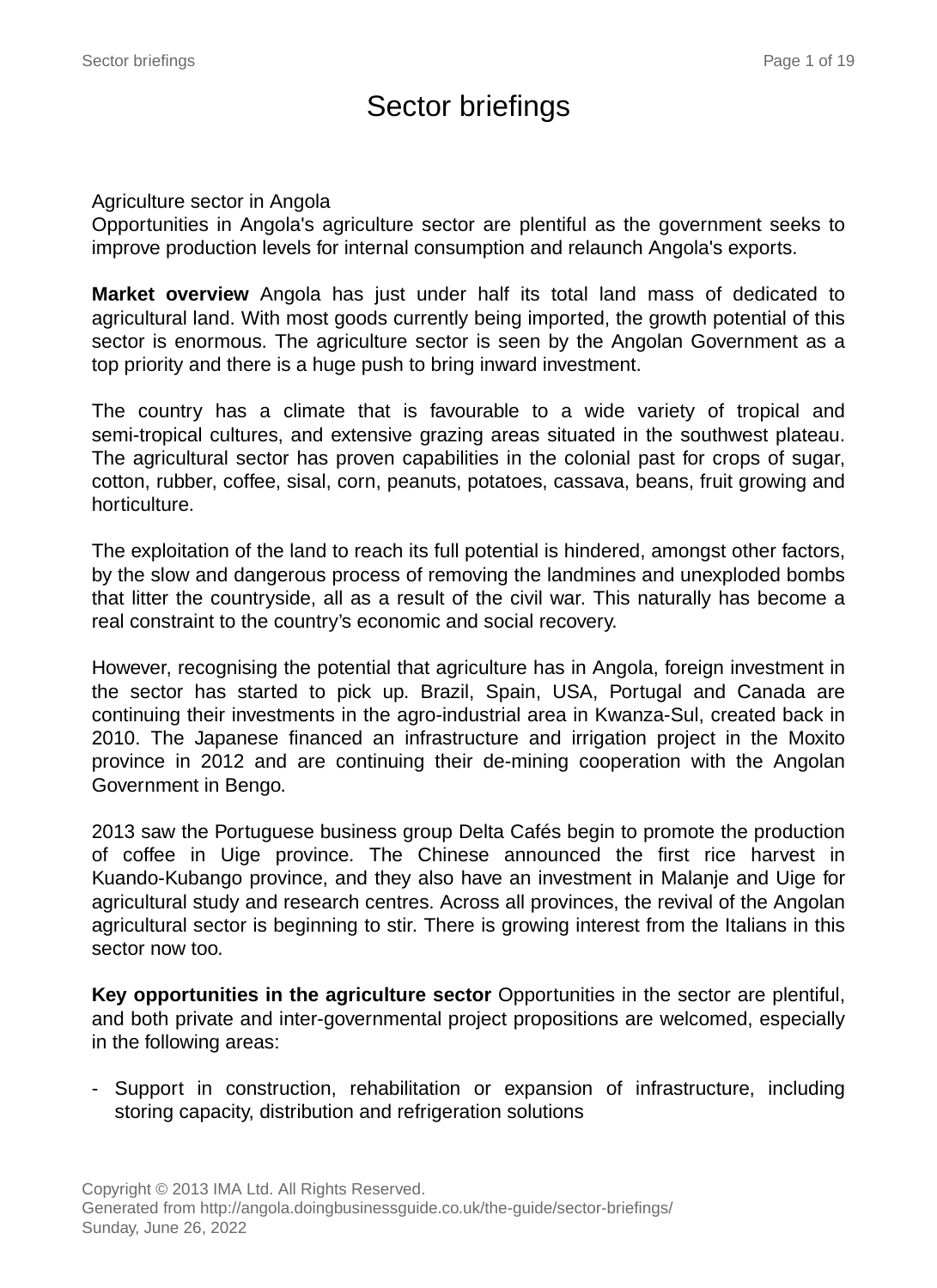- Industrial and agricultural machinery and equipment, complemented by technical assistance
- Support to the production of seeds, pesticides and soil fertilisers
- Poultry and fish farming
- Manufacturing juice, mills
- Technology in irrigation, agricultural study and research centres
- Provision of training in general agri-business skills
- Provision of higher education formation
- Agricultural micro-credits and insurance against risks of natural disasters that affect agriculture

**Getting into the agriculture market** The agriculture sector stands high on the priority governmental list and UKTI suggest approaching the relevant institutions first, in order to coordinate and synchronise the effort with the national development governmental plans. In addition, they also advise the following:

- Make regular contact and develop face-to-face relationships with local bodies
- Employ the services of a local law firm and perform thorough due diligence on potential business partners
- Local partnerships can facilitate the process of establishing in Angola
- Be prepared that market entry can take longer and cost more than in other countries

However, with the recent fall in global oil prices, potential investors should be particularly aware of the challenges this can pose. (See the 'What are the challenges?' section in this guide). Contact the UKTI team in Angola for more information on the opportunities available in the agriculture sector (see the 'Resources' section in this guide).

[Source: UKTI]

#### Education sector in Angola

Opportunities abound in Angola's education and training sector, but particularly in technical, vocational and English language training.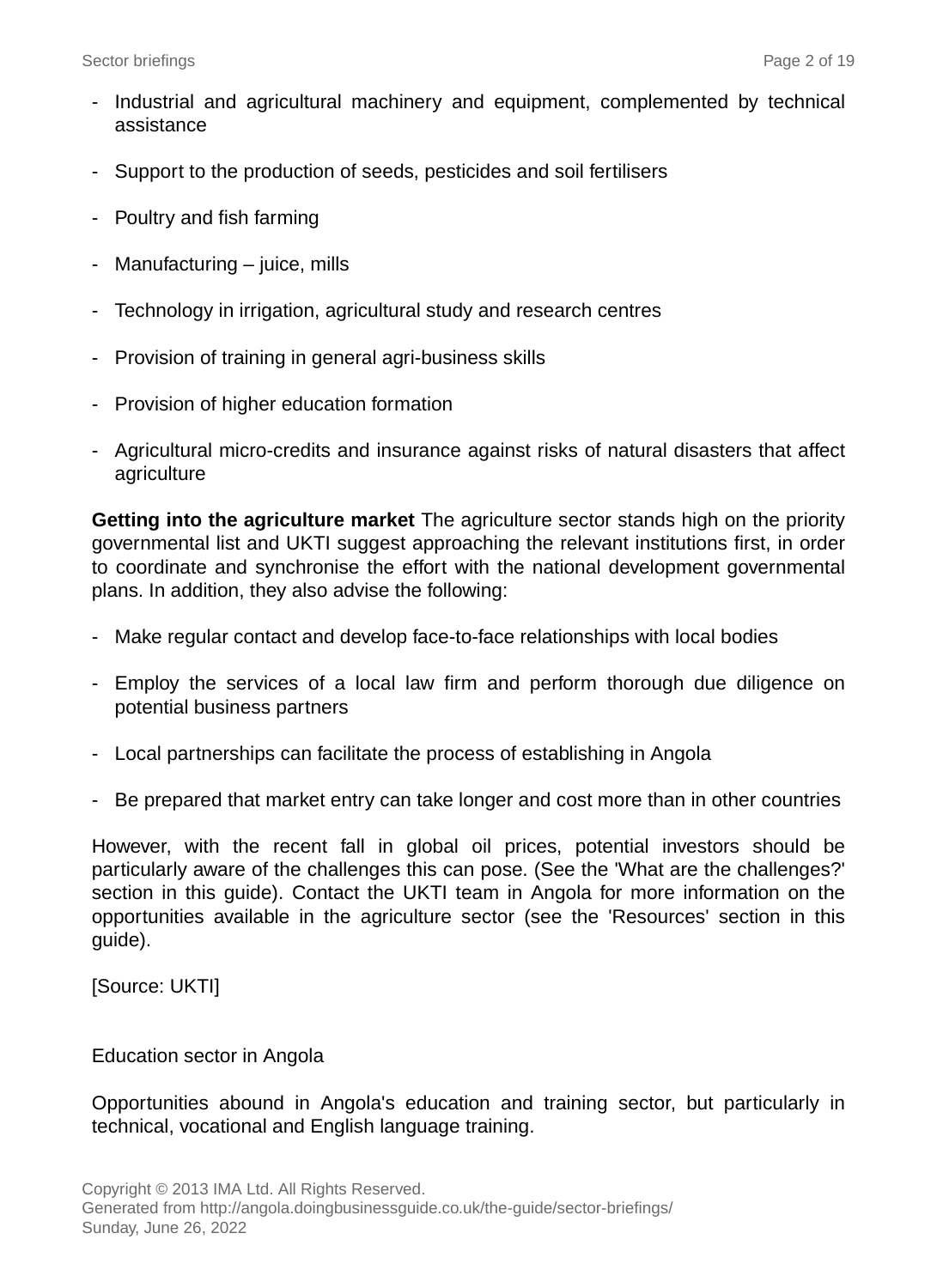**Market overview** The reform of the Angolan education system has been under implementation since 2004, as approved by Basic Law of the Education System 13/01 of December 2001, including new divisions of education levels, changes in the student evaluation system and reformulation of curricular content.

Angola now has a unified system consisting of seven subsystems (pre-school education, general education, technical and vocational education, teacher training, adult education, higher education) and structured under three levels (primary, secondary and higher education).

Primary education lasts for six years and its gratuity and compulsory status are stipulated in aforementioned law. In practice, however, there are neither enough schools nor teachers to enforce the law.

The secondary education system is divided into two cycles of three years each. There is a parallel technical education system divided into three years of vocational education and four years of middle technical education.

University education is offered only in major urban centres. In comparison with regional competitors (Namibia, South Africa), the tuition fees are higher. The access to education is hindered not only by network failure, but also by the social conditions. With an estimated population of 24 million people, Angola presents wide gaps between rich and poor. The typical Angolan family has on average three or four children and cannot support the indirect costs with education (e.g.: dislocation, school meals). Thus, children are often withdrawn even from compulsory attendance and girls particularly are being affected, due to local values and traditional practices.

This is reflected in the country's education indicators, which show a national enrolment rate in primary education of only 54% for men and 46% for women. For the secondary school, the enrolment rate was found to be 20.6% and 17.6%, respectively (PNUD, 2008).

The lacunae in the education system are present across all education levels, with teacher absenteeism, lack of support structures including access to resources, textbooks, libraries, laboratories and an overall sub-standard level of quality. Cumulated with the social factors, they are an impediment to the formation of the new generation that Angola needs to support its economic positive growth.

The government is committed to address these through various initiatives and programmes. Though access to education has improved in recent years, both quality and quantity remain a concern, with rural areas continuing to be disadvantaged due to lack of sufficient investment streamed in this direction.

**Key opportunities in the education sector** With about 50% of the population 21 or under, the demand for education is exceeding supply. English training is in huge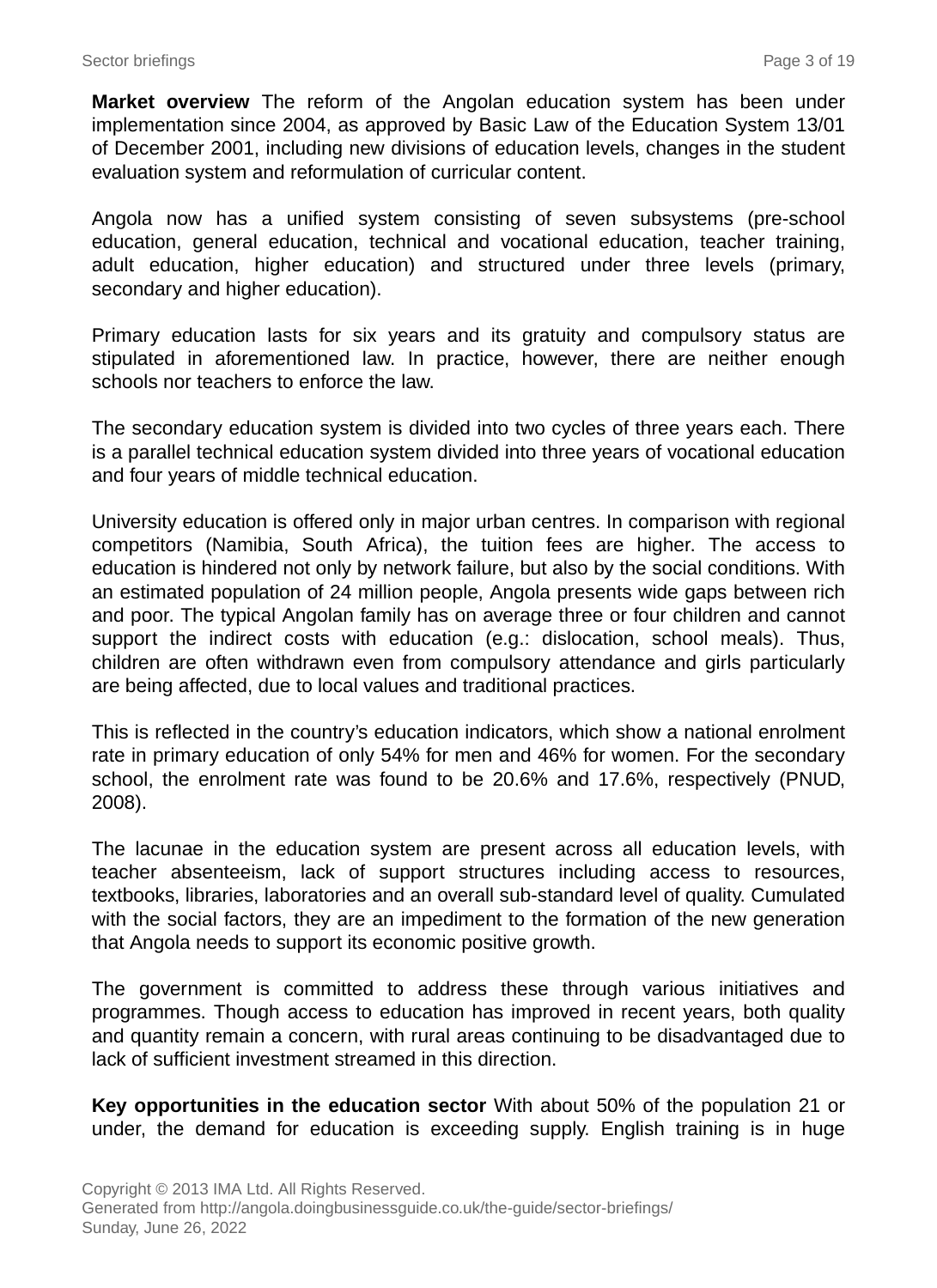demand and training is required in virtually every discipline. From 2016, The Ministry of Education is planning to make English compulsory at grades 5 and 6 in public schools.

Opportunities in the education sector of Angola are plentiful, with the private sector having a pivotal role in this process. The United Kingdom education service and training industry has had an established reputation in Angola since 1984, with the Chevening Scholarships Programme, funded by the Foreign and Commonwealth Office (FCO) and partner organisations.

#### **Opportunities for UK companies include:**

- Need for recognised and certified vocational and practical training in a variety of sectors
- Qualitative training by certification, especially in technical areas, health and safety, accounting, economics, architecture
- Setting up English schools
- Increasing demand for English language providers for secondary education and at professional level, particularly for the oil & gas, aviation, tourism and hospitality industries
- The emerging agriculture sector is in need of agri-business skills
- Distance learning products
- Collaboration with local universities
- Behavioural and social training
- Tourism

**Getting into the Education market** The central structure of the education sector in Angola is the Ministry of Education (MED). A number of other ministries have also developed education programmes, such as the Ministry for Social Reinsertion (MARES) for vocational training, Ministry of Public Administration, Employment and Social Security (MAPESS) for technical and professional training programmes, and Ministry of Youth and Sports (MINJUD). In partnership with the government, civil society organisations have a strong involvement in administrating the provision of education in Angola.

As the Education sector stands high on the priority governmental list, UKTI suggest approaching the relevant institutions first, in order to coordinate and synchronise the effort with the national development plans. In addition, UKTI also advise the following: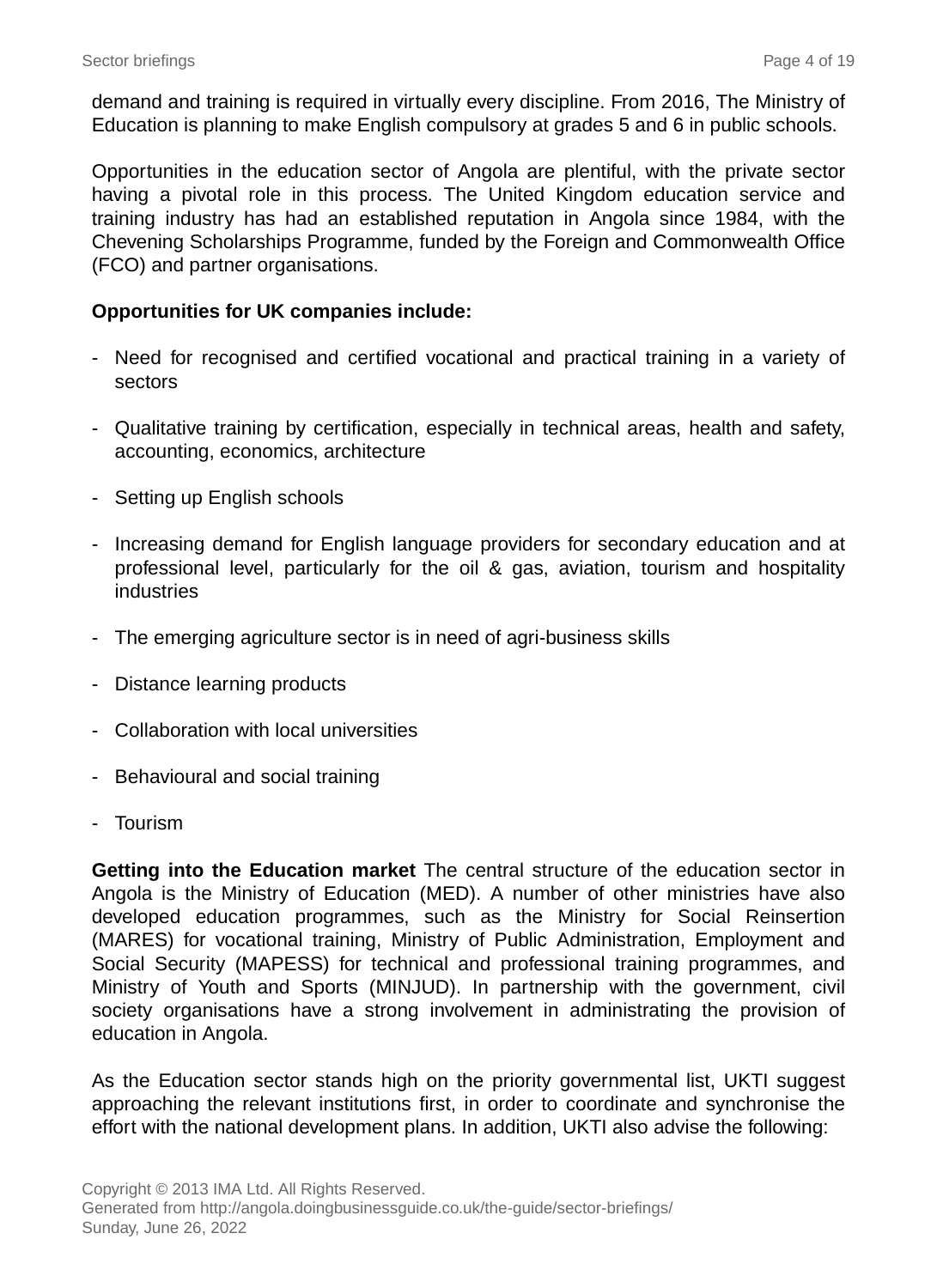- Make regular contact and develop face-to-face relationships with local bodies
- Employ the services of a local law firm and perform thorough due diligence on potential business partners
- Local partnerships can facilitate the process of establishing in Angola
- Be prepared that market entry can take longer and cost more than in other countries

Although there are considerable entry barriers (high investment level requirements, difficulties in obtaining visas, operating costs, language barrier, dynamic law environment), with one of the fastest-growing economies in the world, the returns from doing business in Angola are potentially high. However, with the recent fall in global oil prices, potential investors should be particularly aware of the challenges this can pose. (See the 'What are the challenges?' section in this guide).

Contact the UKTI team in Angola for more information on the opportunities available in the education and training sector (see the 'Resources' section in this guide).

[Source: UKTI]

Healthcare sector in Angola

The approved Private Investment Law (Law No. 20/11 of 20 May 2011), defines the health sector as one of the priority areas for private investment in Angola.

**Market overview** With an estimated population of around 24 million, Angola represents wide gaps between rich and poor, a fact that is reflected in the country's health indicators. Data provided by the Central Intelligence Agency indicates a life expectancy at birth of 54.95 (2013 est.), with an infant mortality of 81.75 / 1,000 live births (2013 est.) and a maternal mortality of 450 / 100,000 live births (2010), all of which represent the highest figures on the continent.

Supplying safe drinking water to the population is still a major challenge, especially in rural areas that make up 41% of the country's total. This translates to malaria being endemic for example, making it the main health problem and the principal cause of death in Angola. Other communicable diseases common in Angola are tuberculosis, leprosy, diarrhoea (main cause of death for the under-fives) and respiratory conditions.

The healthcare services in Angola are provided mainly by the public sector. The private sector only started to be developed in recent years and continues to be confined to the main urban centres of the country, especially Luanda, the capital city.

Angola's current lack of infrastructure, capacity and human resources is, however, understandable after nearly three decades of civil war that only ended in 2002. Due to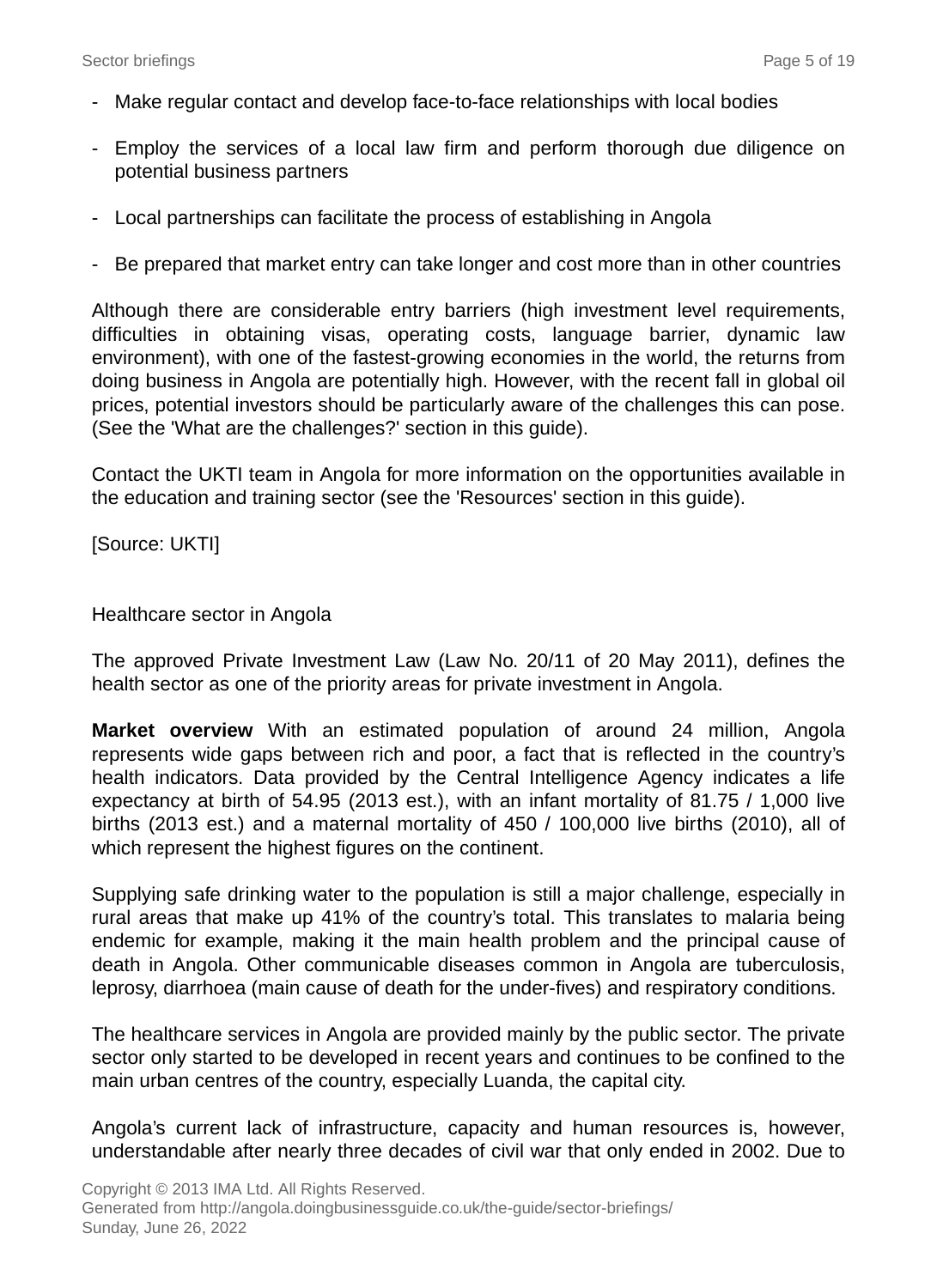its political stability and a robust petroleum industry, the country has seen relatively constant growth in the last few years. However, with the recent fall in global oil prices, potential investors should be particularly aware of the challenges this can pose. (See the 'What are the challenges?' section in this guide).

The local authorities have ambitious development plans. Prioritising the healthcare sector at governmental level was made in an effort to address several of the lacunae and difficulties in this area, that range from a big shortage of health facilities and medicines, to a shortage of nurses and primary health care workers, training and a lack of a computerised information management system.

**Key opportunities in the Healthcare sector** Despite the growth, Angola has not yet attracted a significant volume of foreign investment. Thus, opportunities in the healthcare sector of Angola are still plentiful, and both private and inter-governmental project propositions would be more than welcomed.

The following sensitive areas can be addressed:

- Increasing provision and quality of mother and child healthcare
- Increasing the number of emergency response units
- Bringing healthcare access to rural areas
- Need for skilled health professionals
- Improving control of communicable diseases

**Getting into the healthcare market** The Angolan business environment is unquestionably complex and very dynamic, with new rules and regulations coming into force and changing often. The direct investments in the health sector are faced with many constraints, including high initial costs and administrative and legal barriers. The local labour force have little qualifications and the expatriate workforce is very expensive.

The main players regulating the public health sector in Angola are the National Health Service (SNS), the health services of the Angolan Armed Forces (FAA) and the Ministry of Health (MINSA).

The DNME (Direcção Nacional de Medicamentos e Equipamentos) is one of the main bodies responsible for drawing up the strategic planning and implementation of the standards related to sector-specific technologies, including drugs, surgical materials and other medical products. In terms of regulations, the Presidential Decree no. 180/2010 defines the general basis for the Pharmaceutical National Policy in Angola.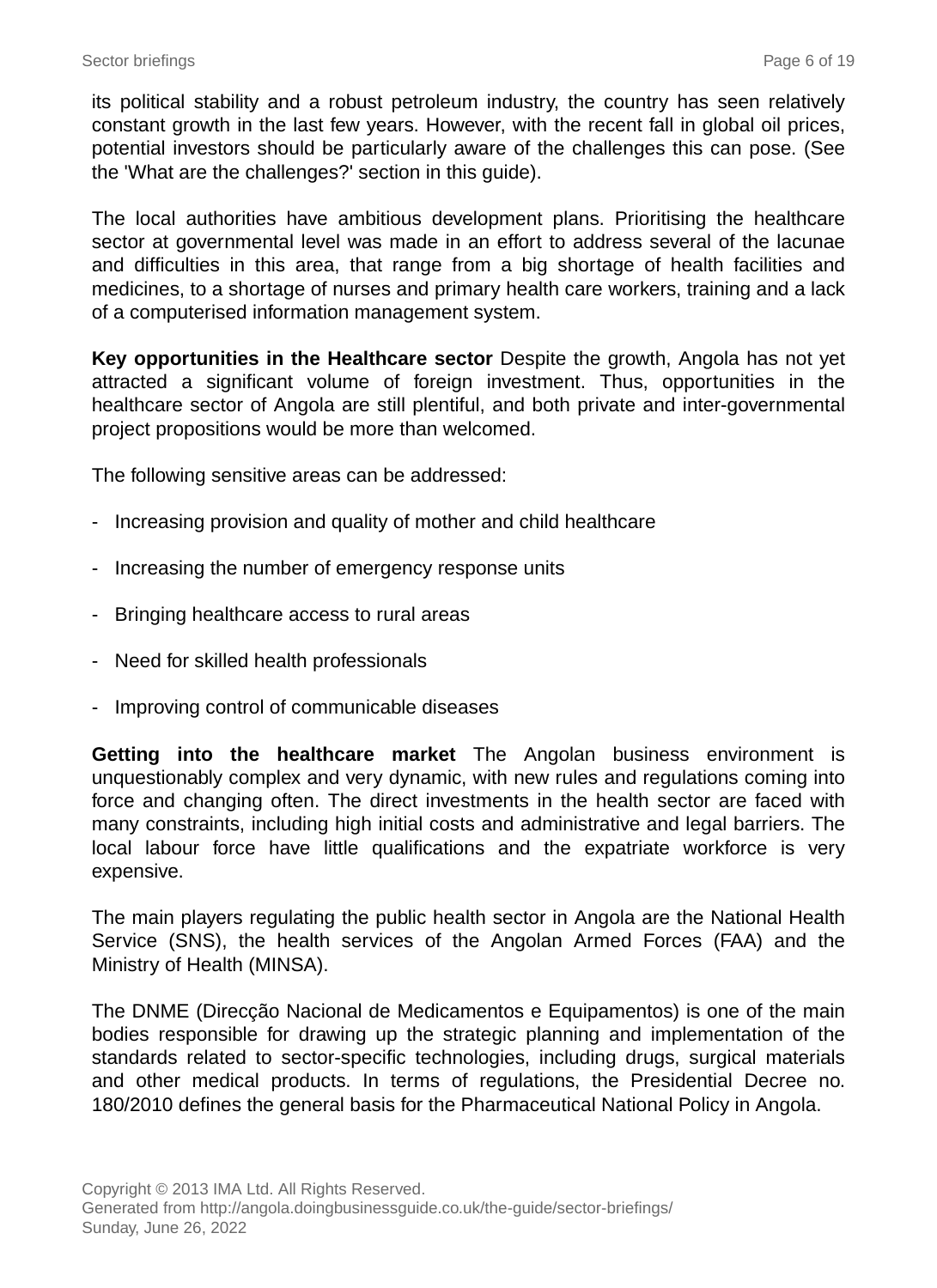First-time business operators in Angola should devise a careful entry strategy and plan as much as possible. UKTI suggest the following tips in business protocol:

- Perform due diligence using a reputable local law firm specialised in doing business in Angola
- Visit regularly and develop face-to-face relationships with local contacts
- Form a joint venture with a local company to facilitate the process of establishing yourself in Angola – increasingly a local venture is becoming mandatory
- Find a local partner who is well known and well connected
- Be aware that market entry can take longer and cost more than in other countries

[Source: UKTI]

#### Energy sector in Angola

Problems are now arising from the recent global fall in the price of oil, and this, coupled with the Angolan Government's wish to move away from the US dollar, has led to a shortage of dollars in the banks. However, despite difficulties given the above, there are still many opportunities too, as Angola seeks to diversify its economy away from its current near total dependence on oil.

On the bright side, the renewable energy sector has a ring-fenced budget of around US\$18billion and the Luanda 2030 project appears alive and well, again with a ring-fenced budget. Plans to build new power stations and generating units offer major opportunities for UK companies with know-how in generation infrastructure, and renewables with emphasis on use of water-based resources.

**Market overview** The approved Private Investment Law (Law No. 20/11 of 20 May 2011), defines the energy and water area as one of the priority areas for private investment in Angola.

Although substantial investments in the power sector have been injected from governmental level, the productive capacity still lags behind the country's demand. According to IHS Inc., Angola's electricity system serves 30% of the population. Other sources, such as KPMG's 2012 country profile study, estimate this figure at only 20%.

To run their operations, businesses must rely on their own generators. This translates at micro level to high operational costs and at macro level to slow development and diversification of the local industry.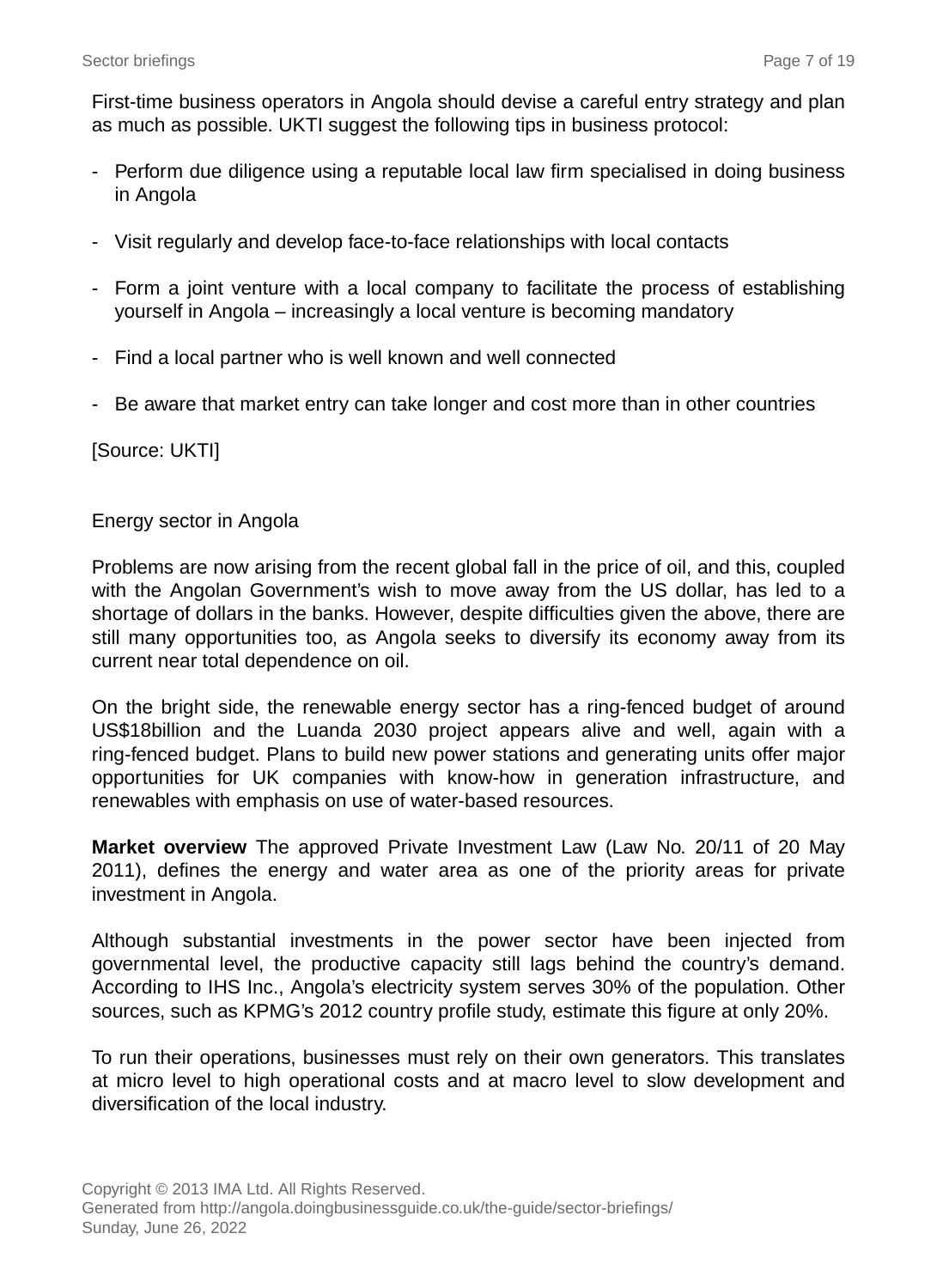Angola's current lack of capacity throughout the value chain, high downtime and the irregular supply of energy to domestic and industrial consumers is understandable after nearly three decades of civil war that only ended in 2002.

However, the local authorities have further ambitious development plans to merge the three independent systems that currently provide electricity to different parts of the country. The new comprehensive national grid is planned to ultimately connect with the systems of the neighbouring SAPP members to create a common electricity market.

The water potential of the country, distributed by 47 hydrographical basins, is enough to produce 18 thousand megawatts. Nevertheless, according to data provided by the Angolan Ministry of Energy and Water (MINEA), Angola currently only exploits 5% of this potential.

In terms of renewable energy, this is still very much in its infancy. However, the government has made a clear statement that will align the Angolan future development strategy in this direction, with more initiatives to be introduced to take advantage of the country's great potential.

**Key opportunities in the energy sector** MINEA announced plans to build by the end of this decade, three major power stations of five thousand megawatts, and natural gas exploitation in three major power stations with a combined cycle power plant in the north of the country of approximately 750 megawatts (MW).

Under a general plan of integrated exploitation of hydro resources of the Kubango river basin, the Angolan Government also plans to construct 30 new electricity generating units during 2015-2030. There are also restructuring plans for ENE, the national electricity company, with the possibility of selling a majority stake to a private investor.

With all these massive ambitious plans, the opportunities in the energy and water sector of Angola are plentiful. The following are the main areas in accordance with the governmental strategy:

- Generation infrastructure, mainly based on water resources and natural gas
- Renewable energy technologies, with focus on wind, solar and small hydroelectric plants
- Economically and environmentally sustainable management of local resources (solid waste and forest residue)
- Infusion of private capital and know-how to build and operate the sector
- Implementation of energy metering and monitoring systems

More specifically, MINEA lists the following as the key challenges: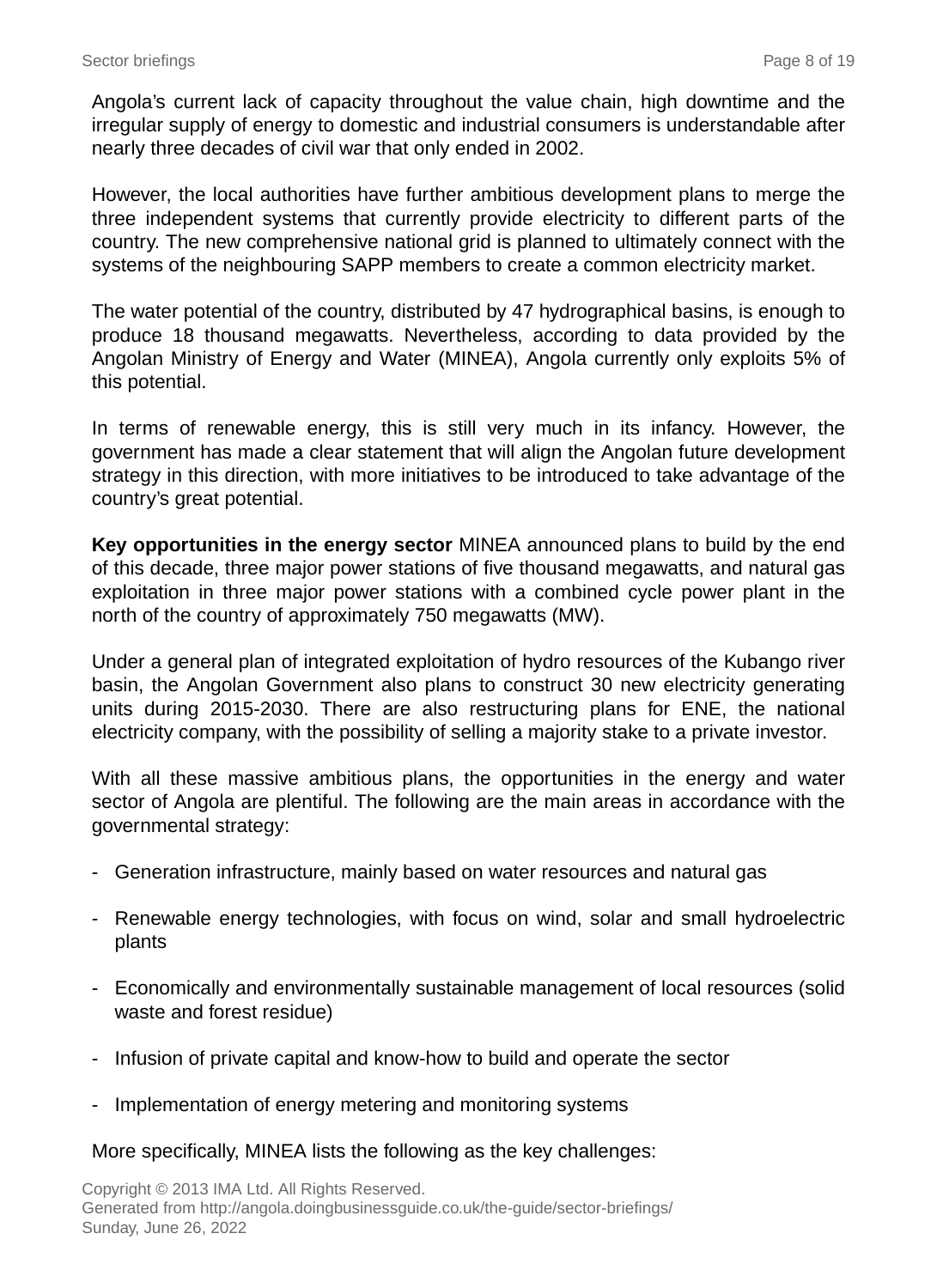- Rehabilitation and expansion of the electrical power infrastructure
- Improving the quality and reliability of power supply
- Improving the financial performance of the power and water utilities
- Reducing the state subsidies to the power utilities
- Increasing the access of the population throughout the country to electricity supply
- Increasing the supply-side to meet the demand
- Interconnecting the country's three main power systems (northern, central, southern)
- Interconnecting the country to its neighbours SAPP (SADC POWER GRID) and Central Africa Countries (CAPP)
- Concluding the process of unbundling the power sector
- Improving services to customers (customer-orientated approach)
- Attracting private investors to the country's power industry

Angola believes that access to electricity is key to economic growth and country development, benefiting the overall population's standard of living and welfare.

The government has therefore established guidelines to reinforce the importance of electricity and allow for external investments in order to achieve the following major development goals in the sector by 2025:

#### **1) Ensure and increase electricity supply**

- Increase the electricity rate from 30% to 60%
- Quadruple generation capacity from current ~2,000 MW to ~9,500 MW by 2025
- Extend more than 2,500 km of lines and substations in the transmission grid, and establish international interconnections
- Rehabilitate distribution networks, adding more than 1.5 million consumers

#### **2) Industry competitiveness**

- Improve the efficiency of public companies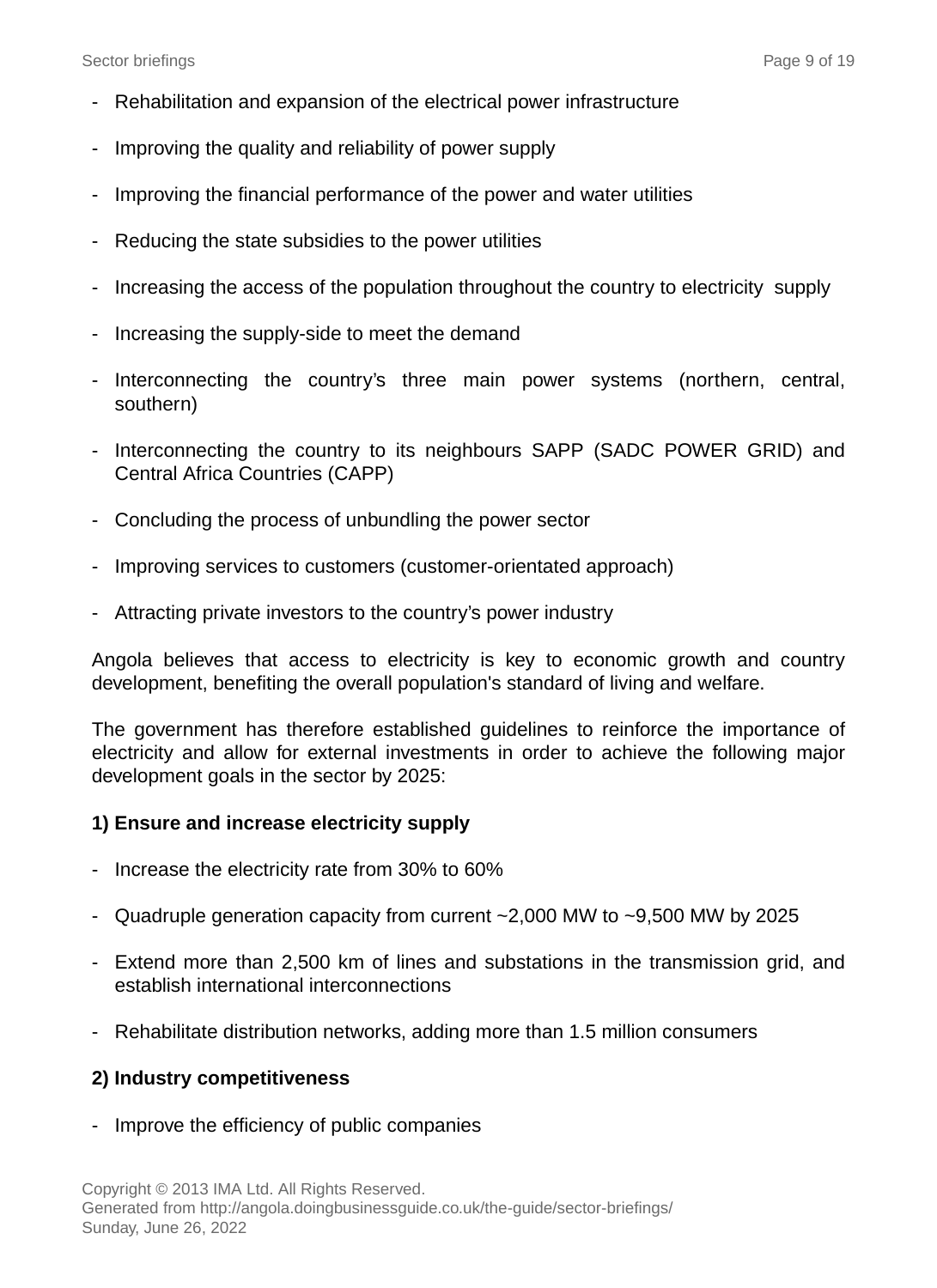- Implement a new market model that allows for cost reductions
- Develop a new regulatory model encouraging efficiency

## **3) System sustainability**

- Reduce tariff subsidisation
- Develop an optimal generation mix, making better use of Angola's natural resources
- Develop the capabilities of the local workforce

The Angolan Government has also defined an ambitious plan to bring water and sanitary services to most of its population, with the following goals by 2025:

## **1) Widespread access to water supply and sanitation**

- Increase access to water
	- 100% of urban population
	- 80% of rural population
- Increase sanitation and sewerage coverage
	- 85% of urban population
	- 65% of rural population

## **2) Improvement of operations and quality service**

- Significant increase in water consumption
	- Additional 70 litres/per capita/day in urban areas
	- Additional 30 litres/per capita/day for rural areas
- Decrease of around 25% of loss of water in the network
- Rehabilitation and expansion of water supply systems and waste water treatment

#### **3) Adequate and sustainable use of national water resources**

- Achievement of the balance between the availability of water resources and the consumer demand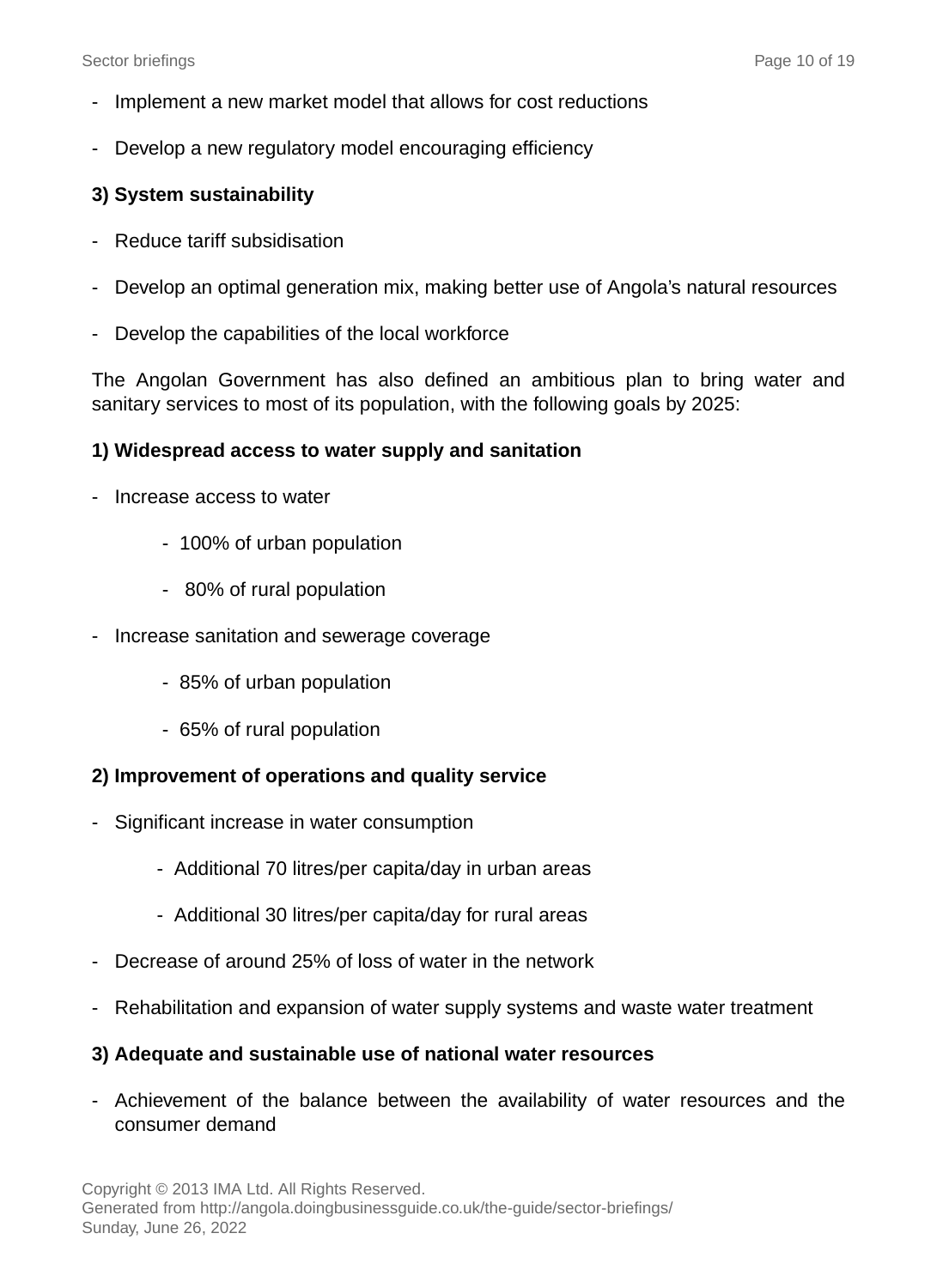- Implementation of an integrated water resource management in at least half of the water basins

In total, from 2011 to 2014 Angola has already invested US\$7.53 billion, with 41% from external financing. The country is now evaluating alternative financing models for the additional US\$21.34 billion required to complete all the above goals by 2025.

[Source: The Ministry of Energy and Water (MINEA)]

**Getting into the Energy market** The electrical power industry is under the tutelage of the Ministry of Energy and Water (MINEA) which proposes, leads, controls and executes the policy of the executive in the field of energy, water and sanitation. Regulatory power sits with the IRSE (Institute for Electricity Sector Regulation). MINEA is also responsible for the National Energy Policy, including the promotion of renewable energy sources.

Within the energy & water sector in Angola there are three distinct state-owned companies, each with responsibility for the level of product asset management, energy transport and energy distribution: ENE – the National Electricity Company, EDEL – the electricity distributor, and ENCEL-UEE – acting as the constructor and manufacturer for the electrical energy industry.

The Angolan business environment is unquestionably complex and very dynamic, with new rules and regulations coming into force and changing often. Direct investments in the energy and water sector are faced with many constraints, including high initial costs and administrative and legal barriers. The local labour force has few qualifications and the expatriate workforce is very expensive.

For first-time business operators in Angola, careful entry strategy planning is highly advisable. UKTI therefore suggest the following:

- Perform due diligence using a reputable local law firm specialised in doing business in Angola
- Visit regularly and develop face-to-face relationships with local contacts
- Form a joint venture with a local company to facilitate the process of establishing in Angola – increasingly a local venture is becoming mandatory
- Find a local partner who is well known and well connected
- Be prepared that market entry can take longer and cost more than in other countries
- Always seek approval at ministerial level first and build up good links with the appropriate industry's officials.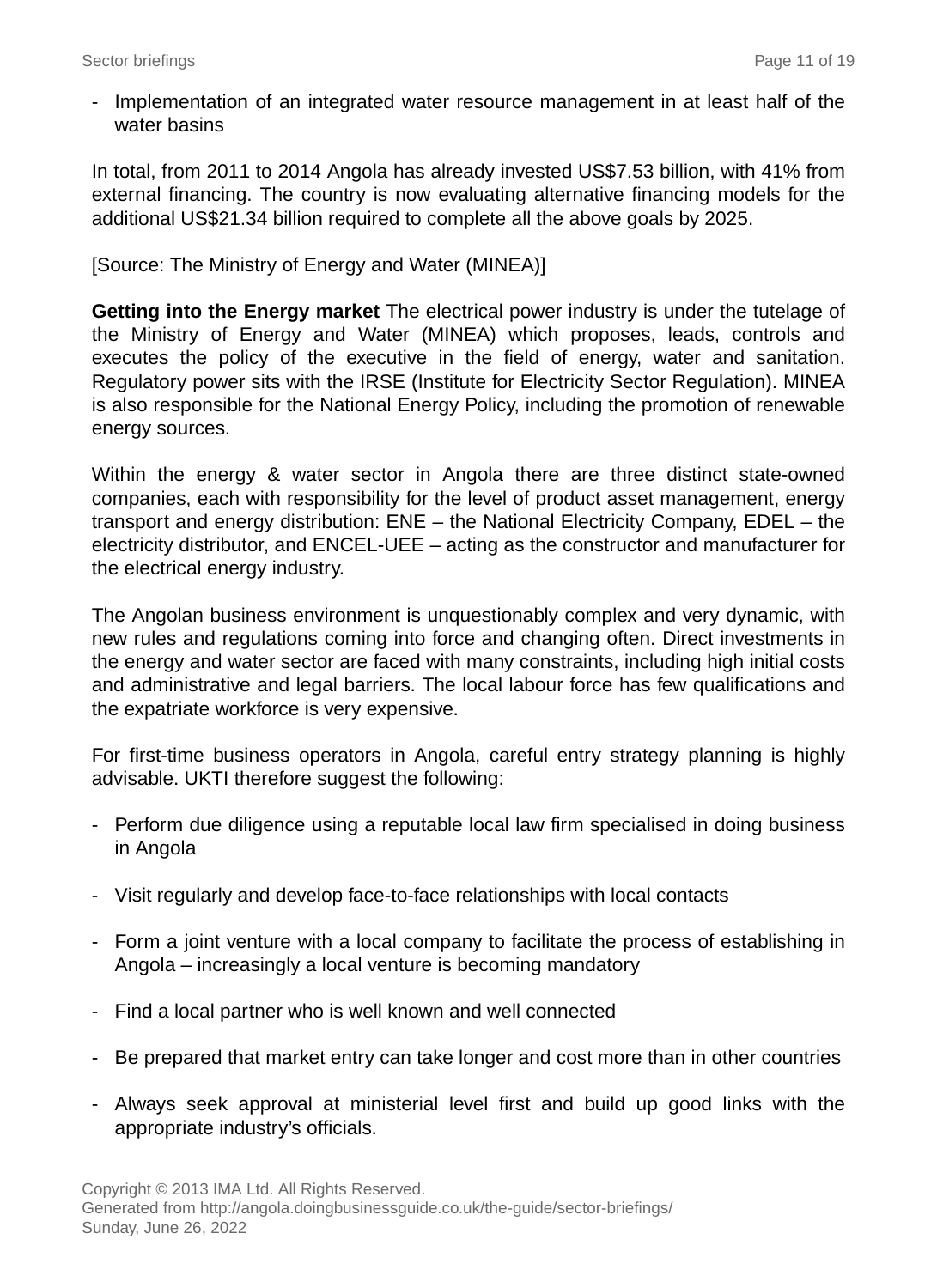With the recent fall in the global price of oil, potential investors should be particularly aware of the challenges this can pose. (See the 'What are the challenges?' section in this guide).

[Source: UKTI]

Financial services sector in Angola

One of the world's fastest-growing economies, averaging growth of over 16% in the last few years, Angola is beginning to enter the international political and commercial arenas, seeing itself as a key regional player.

**Market overview** Angola is a nation emerging from the effects of more than three decades of civil war that completely destroyed the country. Lack of infrastructure, lack of currency, lack of capacity and most importantly lack of human resources, combine to present formidable challenges for the government. However, they also constitute staggering opportunities for new and existing investors.

The country is rich in terms of natural resources, which allows the government to finance huge projects. There are significant opportunities for British companies, as the UK's expertise is held in high regard. The Angolan Government is keen to diversify the economy and is offering attractive incentives to encourage private investment in the non-oil & gas sector, which is now growing at twice the rate of oil and gas.

The scale of the opportunities here is such that there is room for everyone in most sectors, and in some, such as financial services, the UK has a competitive edge because our expertise is particularly valued.

Massive investment in infrastructure and redevelopment will require private funding if the government is to live up to its commitments to continue to modernise both the country and its fiscal policies. Increased diversification of the economy opens up additional opportunities. However, with the recent fall in global oil prices, potential investors should be particularly aware of the challenges this can pose. (See the 'What are the challenges?' section in this guide).

Key opportunities in the financial services sector:

- Retail banking
- Corporate financing
- **Insurance**
- Microfinance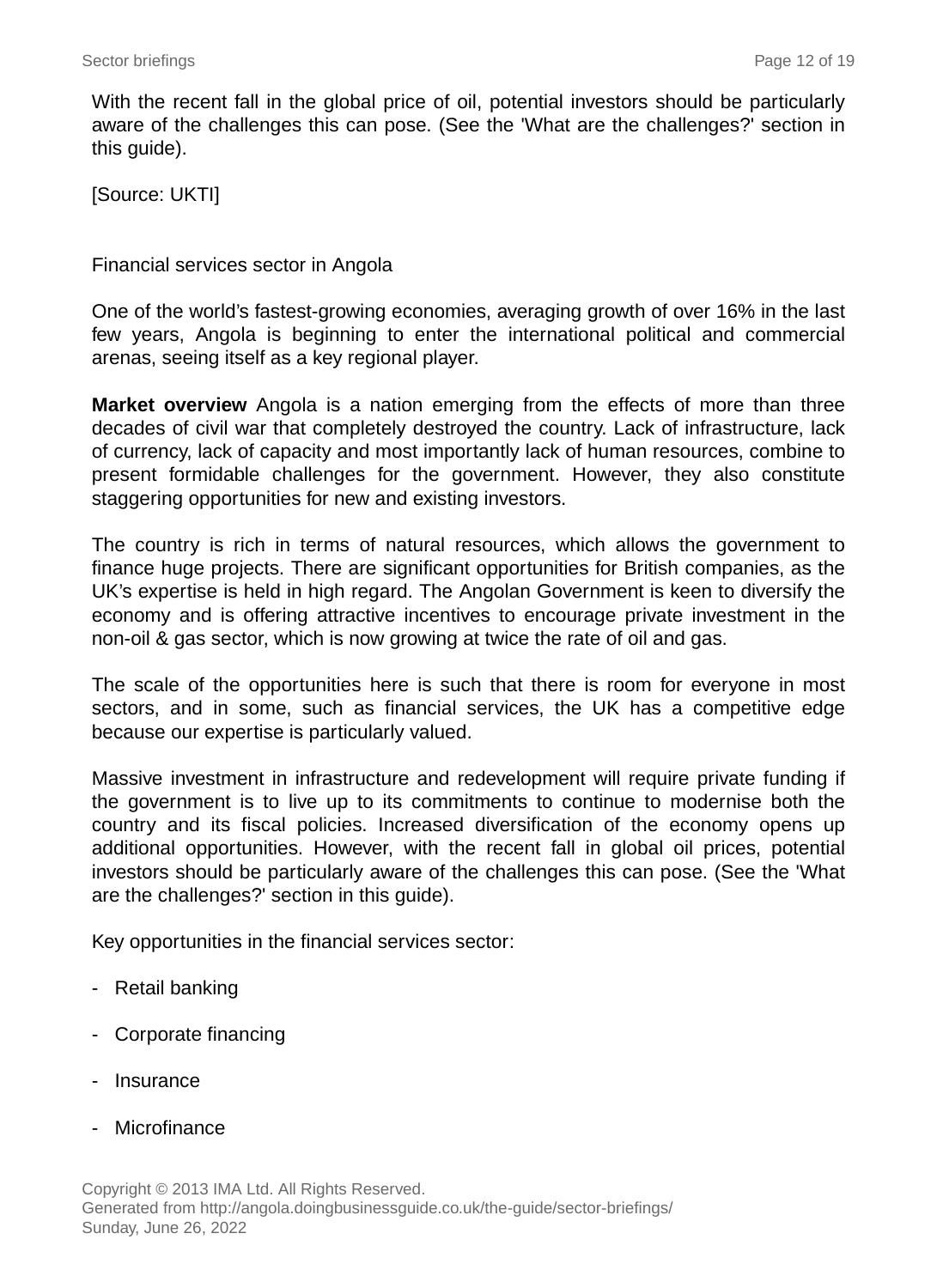Sector briefings **Page 13 of 19** Sector briefings **Page 13** of 19

- PPP/PFI
- Stock exchange
- Currency trading
- Brokerage
- Mortgages
- Personal loans
- Pensions

**Getting into the financial services market** Doing business in Angola is not straightforward. The complexity and bureaucratic nature of the business environment requires careful guidance for first-time business visitors and companies wishing to do business here. UKTI suggest the following tips:

- Perform due diligence using a reputable local law firm specialised in doing business in Angola
- Visit regularly and develop face-to-face relationships with local contacts
- Form a joint venture with a local company to facilitate the process of establishing in Angola – increasingly a local venture is becoming mandatory
- Find a local partner who is well known and well connected
- Be prepared that market entry can take longer and cost more than in other countries
- Businesses which can provide additional services such as training in conjunction with their products often have an advantage in the market.

#### **Market entry and start-up considerations**

- The registration and licensing process is bureaucratic and time consuming
- The 2011 Private Investment Law requires a minimum investment of US\$1 million in order to benefit from incentives
- The government must approve any project involving oil and gas.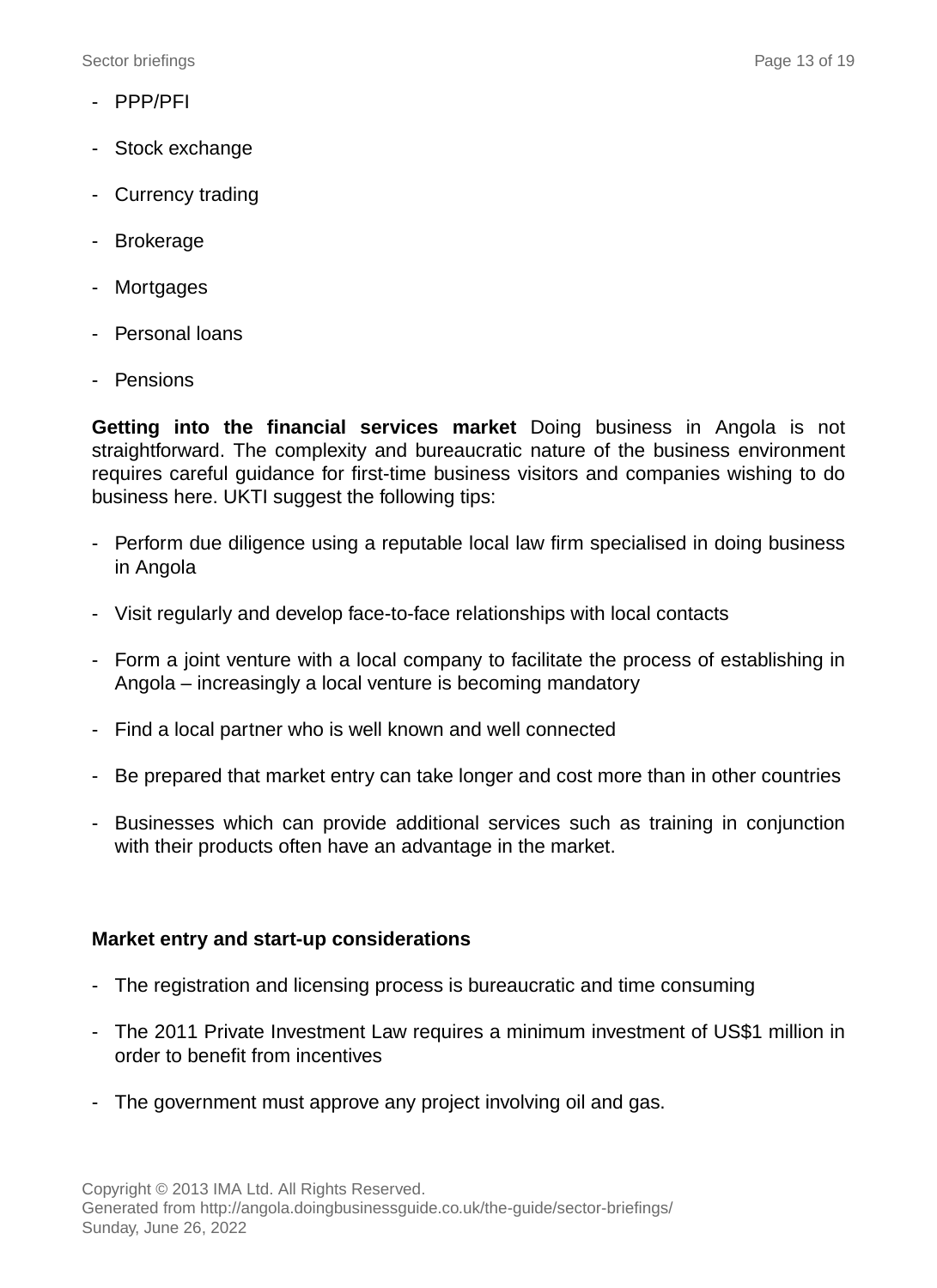- Companies must submit an environmental impact study for approval prior to consideration of any project that could impact the environment.
- The government and its organisations are not considered easy to deal with
- Local content requirements demand that companies purchase most of their services from companies that are wholly or partially Angolan owned
- The government is in the process of 'Angolanising' the workforce, requiring companies to hire Angolan nationals, unless there are no qualified nationals available

[Source: UKTI]

Infrastructure sector in Angola

Angola's infrastructure spending has significantly increased over the past few years. However, the recent drop in oil price has inevitably led to some scaling back, with certain projects being delayed. As a result, the Angolan Government is looking for more inward investment along with Public Private Partnerships (PPP) mechanisms.

### **Areas of infrastructure growth include:**

- new housing
- improving public services
- developing the tourist sector
- improving transport links across the country
- 'Luanda 2030' an ambitious plan to make Luanda a 21st century capital with new road systems, trams etc.
- new ports, dams, and airports etc.

## **Opportunities for UK companies include:**

- manpower development and training in the rail subsector
- Architecture
- linking to existing companies, offering niche areas of work

Copyright © 2013 IMA Ltd. All Rights Reserved. Generated from http://angola.doingbusinessguide.co.uk/the-guide/sector-briefings/ Sunday, June 26, 2022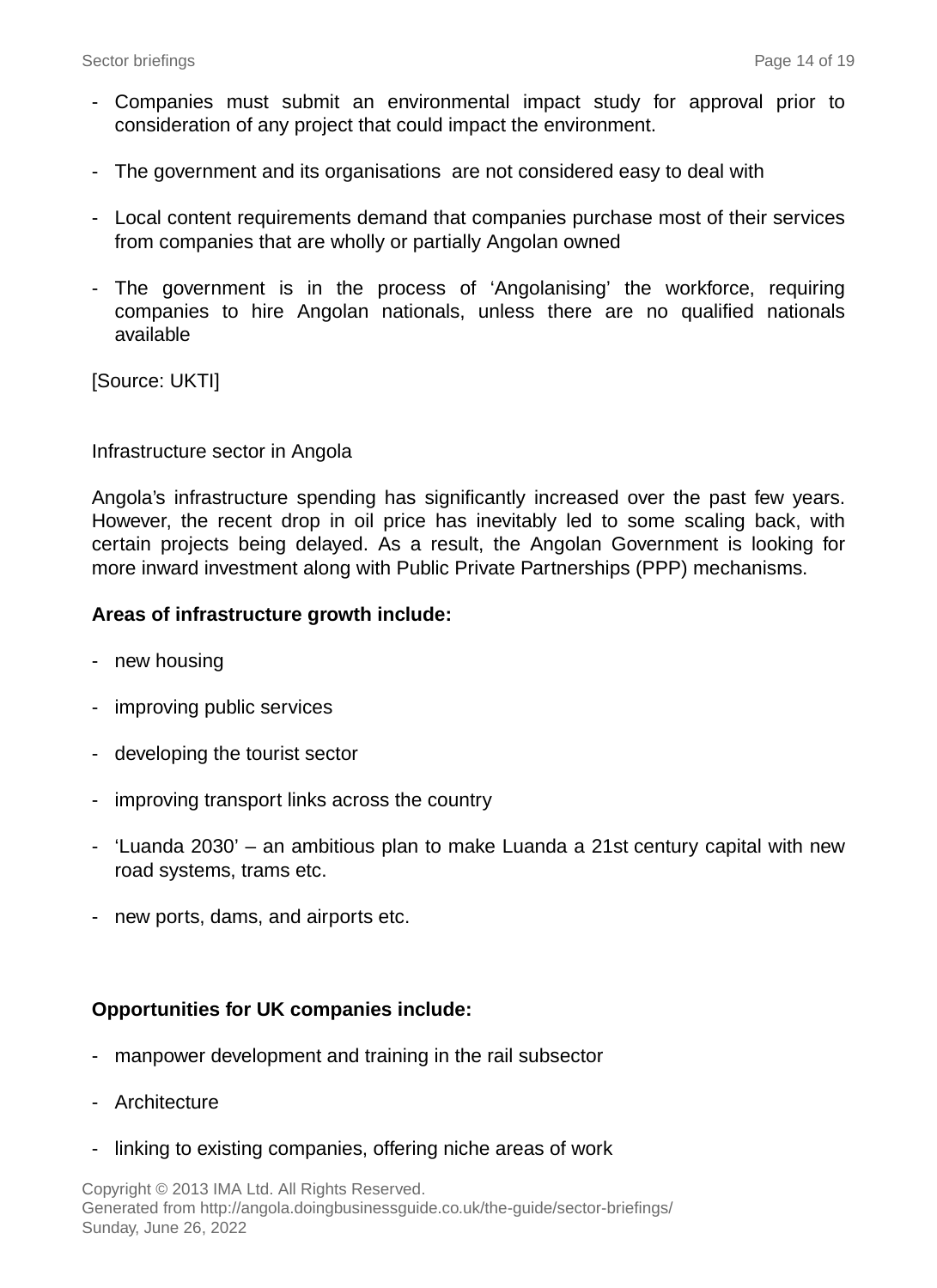- warehousing, haulage and logistics
- mass housing and road construction
- services for loading and offloading goods
- water treatment services

Contact the UKTI team in Angola for more information on the opportunities available in the infrastructure sector (see the 'Resources' section in this guide).

[Source: UKTI]

#### Oil & gas sector in Angola

New developments are set to increase opportunities in Africa's fastest growing economy making it an even more attractive proposition to the world's biggest oil companies. However, with the recent fall in global oil prices, potential investors should be particularly aware of the challenges this can pose. (See the 'What are the challenges?' section in this guide).

**Market overview** Since its discovery in the 1970s, Angola's oil industry has been the backbone of the country's growth and development. The end of a devastating three-decade civil war heralded a new era in the industry, enabling Angola to harness the massive potential as an engine for growth.

Angola's economy is heavily dependent on the oil sector, funding around 85% of the government's annual budget, accounting for 85% of GDP and almost 95% of exports.

Angola vies with Nigeria to be sub-Saharan Africa's biggest oil producer, producing on average 1.7 million bpd in 2012. However, it is clear that production can substantially increase, despite OPEC quotas, and the government has said that it plans to double production by 2020.

Initial discoveries were made onshore in the Kwanza Basin area, but now nearly 75% of production comes from offshore, mostly deep-water. This is set to increase, with more discoveries being made in the ultra-deep water and pre-salt fields. Angola's oil is said to be good quality and highly desirable, medium to light crude with a very low sulphur content, making it easily refined into petrol.

Some of the major projects that are underway include:

- BP's Block 31 – an ultra-deepwater field employing the FPSO model. It will have a storage capacity of 1.8 million barrels, 48 production, gas and water injection plus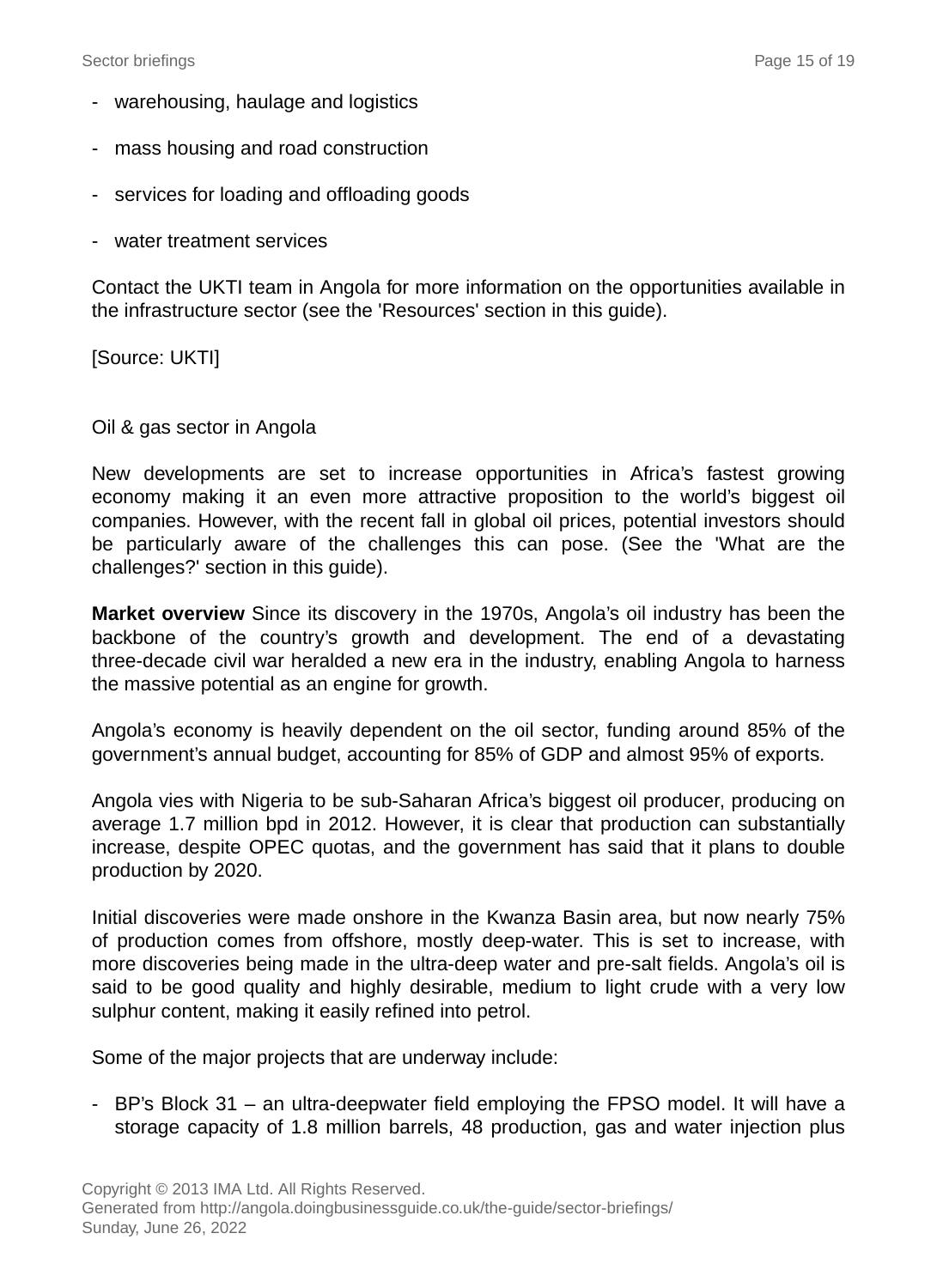infill wells, 15 manifolds and associated subsea equipment, 17 km of flowlines and 94 km of control umbilicals.

- Block 17, operated by Total, was considered the 'golden block' of the deepwater fields. It came onstream with 13 discoveries out of the first 15 exploration drills. Another FPSO facility, it cost an estimated US\$4 billion, with a storage capacity of 240,000 bpd, 34 production wells, 30 water injection and 3 gas injection wells. Average output is 850,000 bpd, with reserves of over 1 billion.
- ExxonMobil produced its billionth barrel of oil in 15 years from Block 15 in 2010. The Kizomba C development features 36 subsea wells and is the largest subsea development operated by ExxonMobil worldwide. It is Angola's largest production facility, designed to produce 600 million barrels, and set to increase when the satellite fields come onstream.

Wood Mackenzie quote that Angola's recoverable oil and gas reserves are considerable: 21 billion barrels and 8 trillion cubic feet respectively. Probable undiscovered reserves of each are anything up to three times that quantity. In addition, over 30 new discoveries are under development, and a number of new deepwater projects will be onstream in the coming months.

**Key opportunities in the oil & gas sector** Angola's oil and gas sector is a very long way from saturation point. Opportunities exist throughout the supply chain, and on the periphery.

Upstream – new licences for exploration of the pre-salt fields were awarded in 2011. Given that the geology is similar to Brazil, where there have been significant discoveries, Sonangol's production division is confident of early success. Following on from Colbalt's recent discovery, Sonangol recently announced a new licensing for onshore fields in Kwanza basin. The biggest challenge is to identify the most appropriate technology and methods, and sourcing overseas investment to optimise exploration.

Downstream – Angola has only one refinery, which is running at full capacity, resulting in a staggering 70% of oil needing to be imported. A new refinery is being planned in Lobito, south of Luanda. Sonangol is investing US\$8 billion in building the plant, which will initially produce 150,000 bpd of refined products, rising to 200,000. Following the withdrawal of Sinopec from the project, the development of the plant has been delayed until this year (2015) at the earliest.

Periphery – other areas which are severely underdeveloped include:

- Training – there is very little provision of vocational and competence training throughout the sector. The labour pool has a very low skill set, and companies need to invest heavily in training to meet Angolanisation and local content requirements. The sector is also calling for transferable recognised qualification standards.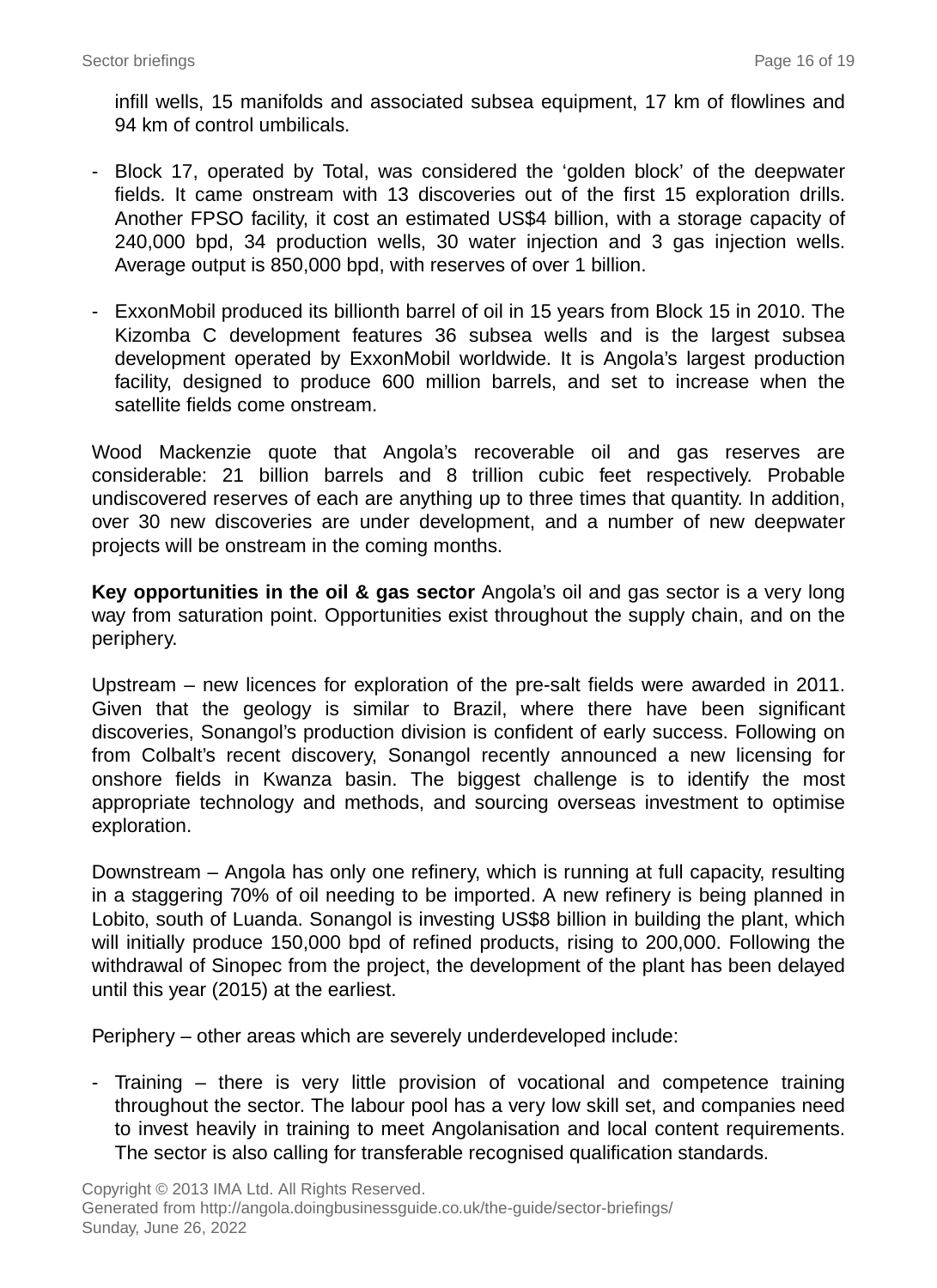- Manufacturing – Angola has a very small manufacturing base, hence around 85% of all products are imported. Valves, consumables and steel are all in particular demand. The government has committed to supporting this sector, and there are increasing calls for the introduction of tax incentives to attract investment.

## **Getting into the oil & gas market**

Doing business in Angola is not straightforward. The complexity and bureaucratic nature of the business environment requires careful guidance for first-time business visitors and companies wishing to do business here. UKTI suggest the following tips:

- Perform due diligence using a reputable local law firm specialised in doing business in Angola
- Visit regularly and develop face-to-face relationships with local contacts
- Form a Joint Venture with a local company to facilitate the process of establishing in Angola – increasingly a local venture is becoming mandatory
- Find a local partner who is well known and well connected
- Be prepared that market entry can take longer and cost more than in other countries
- Businesses which can provide additional services such as training in conjunction with their products often have an advantage in the market

#### **Market entry and start-up considerations:**

- The registration and licensing process is bureaucratic and time consuming
- The 2011 Private Investment Law requires a minimum investment of US\$1 million in order to benefit from incentives
- The government must approve any project involving the oil and gas sector.
- The government and its organisations are not considered easy to deal with
- Local content requirements demand that companies purchase most of their services from companies that are wholly or partially Angolan owned
- The government is in the process of 'Angolanising' the workforce, requiring companies to hire Angolan nationals, unless there are no qualified nationals available.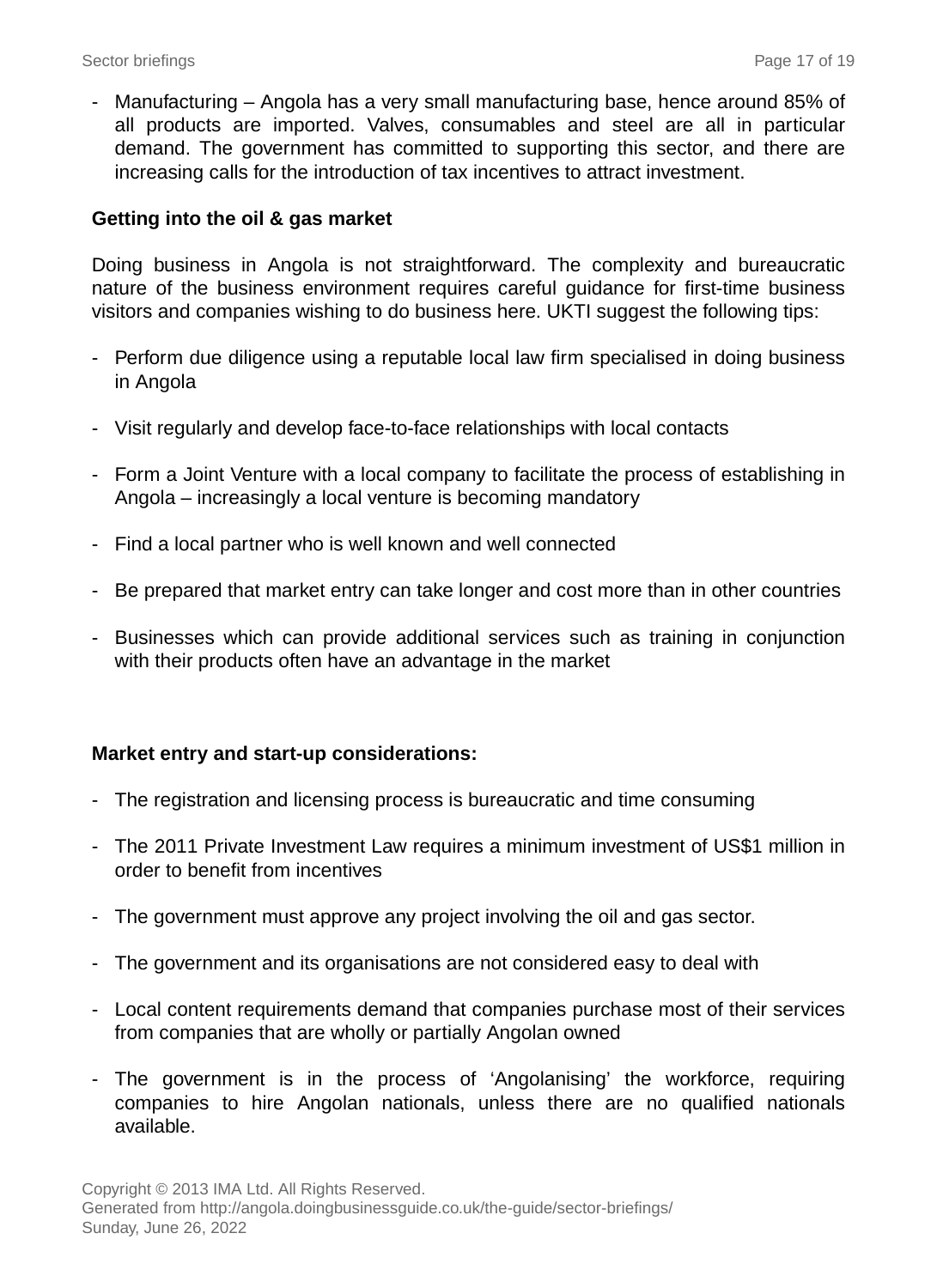## **Major oil & gas events**

Filda – annually every July Website address: www.fil-angola.co.ao

With the recent fall in global oil prices, potential investors should be particularly aware of the challenges this can pose. (See the 'What are the challenges?' section in this guide).

Source – UKTI

Sponsored By:

## **Urban Requalification / Investments / Real Estate & Property Services**



## **Energy / Case Study**



#### **Investment Management**



## **Security / Risk Services**



## **Professional Business Services**

Copyright © 2013 IMA Ltd. All Rights Reserved. Generated from http://angola.doingbusinessguide.co.uk/the-guide/sector-briefings/ Sunday, June 26, 2022